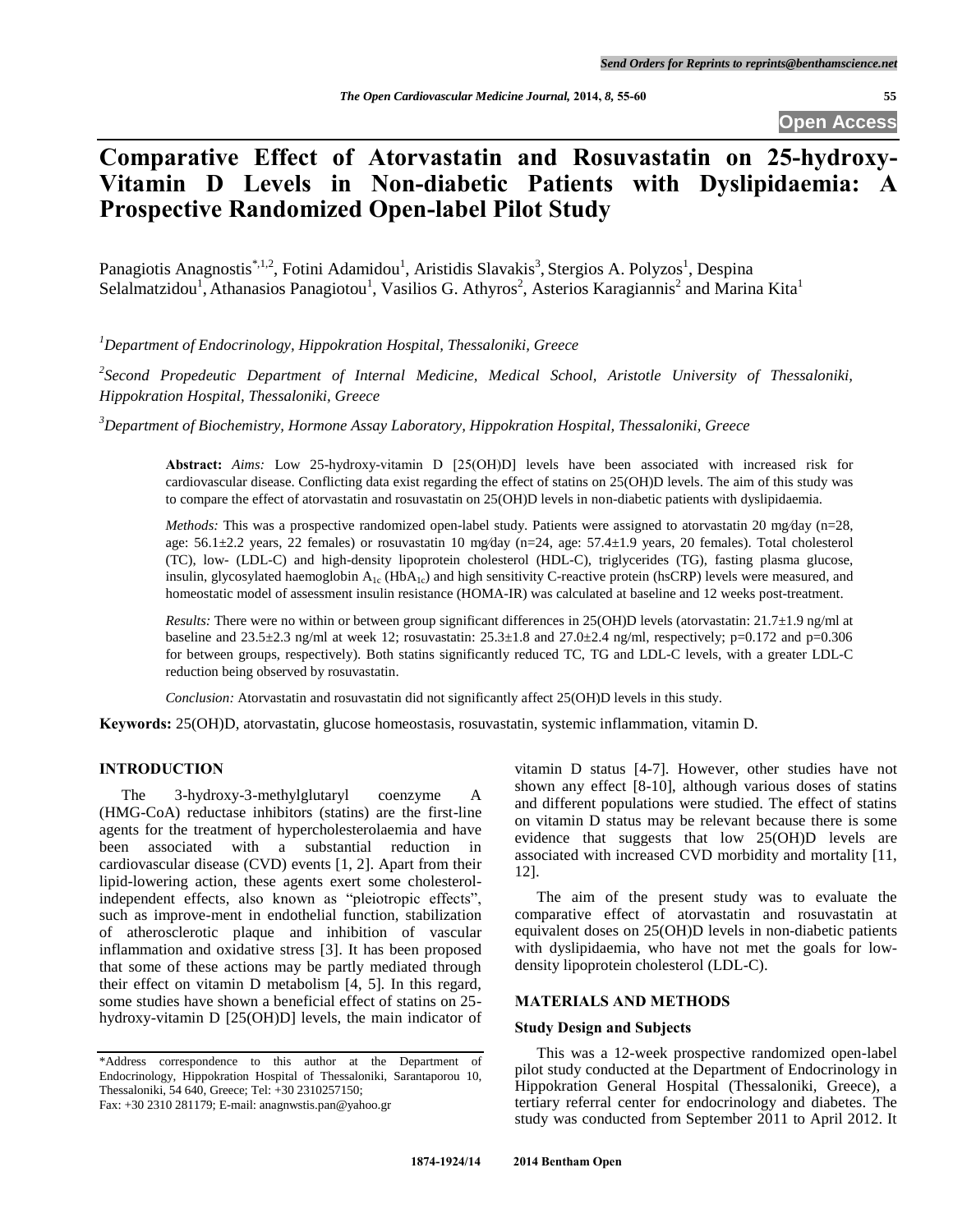was approved by the local ethics committee and all the participants provided their informed consent.

We included patients ≥18 years of age with dyslipidaemia not meeting the goal for LDL-C, according to the European Society of Cardiology (ESC) and the European Atherosclerosis Society guidelines for the management of dyslipidaemias [13]. Exclusion criteria were: 1) diabetes mellitus (DM) or treatment with any anti-diabetic medication; 2) malignancy; 3) thyroid or parathyroid dysfunction; 4) hypercalcemia or hypocalcemia; 5) pregnancy or breast feeding; 6) a history of adverse reaction to statins; 7) transaminase level  $>2x$  and creatine kinase (CK)  $>3x$  the upper limit of normal range; 8) use of the following medications within a 3-month period before screening: cholecalciferol or other vitamin D supplementation, calcium supplementation, lipid-lowering or anti-obesity agents and corticosteroids.

At screening, physical examination and laboratory assessment were performed, including lipid profile [total cholesterol (TC), high-density lipoprotein cholesterol (HDL-C) and triglycerides (TG)], fasting plasma glucose, haemoglobin A<sub>1c</sub> (HbA<sub>1c</sub>), urea, creatinine, uric acid, CK, aspartate aminotransferase (AST) and alanine aminotransferase (ALT) levels. Anthropometric parameters, such as body mass index (BMI), systolic and diastolic blood pressure (BP) and waist circumference (WC) were recorded at the screening visit. LDL-C was calculated according to the Friedewald equation.

Patients were randomly assigned to receive either atorvastatin 20 mg (group A) or rosuvastatin 10 mg (group B) once daily for 12 weeks. Randomization was performed by Microsoft Excel software before baseline assessment. The statin was discontinued and the subjects were withdrawn from the study in case of drug intolerance, pregnancy, AST and/or ALT elevation  $>3x$  or CK  $>10x$  the upper limit of normal range. We used some serum samples from patients from our previously published study [14], kept at  $-27^{\circ}$ C, if they fulfilled the present study's criteria. We further extended the study by enrolling 19 patients (during the same seasonal period).

### **Assessments**

All blood samples were obtained between 8:00 and 9:00 am after an overnight fast. Basal laboratory parameters, as mentioned at the screening visit, 25(OH)D, serum insulin and hsCRP levels were measured at baseline and 12 weeks. Insulin resistance (IR) was calculated using the homeostatic model of assessment IR (HOMA-IR), calculated by the following formula: [fasting serum insulin (μIU/L) x fasting plasma glucose (mmol/L)]/22.5 [15].

Biochemical parameters were measured with standard methods using an automated analyzer (Olympus AU2700; Olympus, Hamburg, Germany). Insulin and 25(OH)D were measured with immuno-chemiluminescence (ICMA) on an Immulite 2500 automated immunoassay system (Siemens Healthcare Diagnostics, Deerfield, IL); intra-assay and total coefficient of variation (CV) was 3.3-5.5%, and 4.1-7.3% for insulin, and 2.9-5.5% and 6.3-12.9% for 25(OH)D, respectively. hsCRP was measured with latex-enhanced immunonephelometric assay on a BNII analyzer (Siemens Healthcare Diagnostics, Deerfield, IL, USA; total CV 4.0-5.0%).

#### **Statistical Analysis**

Data for continuous variables are presented as mean  $\pm$ standard error of the mean (SEM). Data for categorical variables are presented as numbers and/or percentages. The normality of distribution of continuous variables was assessed by the Kolmogorov-Smirnov test. The paired t- or Wilcoxon Signed Ranks test was used to assess within variables differences. The independent t- or Mann-Whitney test was used to evaluate between group differences. Pearson's or Spearman's coefficients were used to assess correlations. A two-sided  $p \le 0.05$  was considered significant. A power calculation could not be performed because of the heterogeneity of previous studies with regard to the population included and baseline 25(OH)D levels. Statistical analysis was performed using SPSS for Windows version 17 (SPSS Inc., Illinois, USA).

### **RESULTS**

### **Patient Characteristics**

In total, 63 patients were randomly assigned to atorvastatin 20 mg⁄day (group A) or rosuvastatin 10 mg⁄day (group B), 4 of which were lost to follow-up and 7 withdrew the drug due to adverse events. Therefore, 52 patients completed the study, 28 from group A (aged  $56.1 \pm 2.2$  years, 22 females) and 24 from group B (aged  $57.4\pm1.9$  years, 20 females).

The two groups were comparable at baseline in terms of anthropometric parameters including age, gender, weight, systolic and diastolic BP, BMI and WC. The clinical characteristics of the patients at baseline and at 12 weeks are presented in Table **1**. No significant differences were noted regarding these parameters after treatment.

### **Effect of Statins on 25(OH)D Levels**

There were no statistically significant differences between the two groups at baseline and week 12 in serum 25(OH)D levels. No significant difference was also observed in 25(OH)D levels after treatment within either group (Table **2**).

# **Effects of Statins on Lipid Levels**

There was no significant difference between the two groups in terms of baseline lipid levels (Table **2**). In both groups, TC, TG and LDL-C were significantly decreased after 12 weeks of treatment ( $p \le 0.001$ , for either group), whereas there was a significant reduction in HDL-C levels only in group A  $(p=0.007)$ . The reduction in LDL-C was greater with rosuvastatin  $(49.4 \text{ vs. } 41.7\%$ ,  $p=0.015)$  while the reductions in TC and TG levels were similar between the 2 groups (37 vs. 32.9%, respectively; p=0.05 and 27.4 vs. 22.5%, respectively; p=0.168) (Table **2**).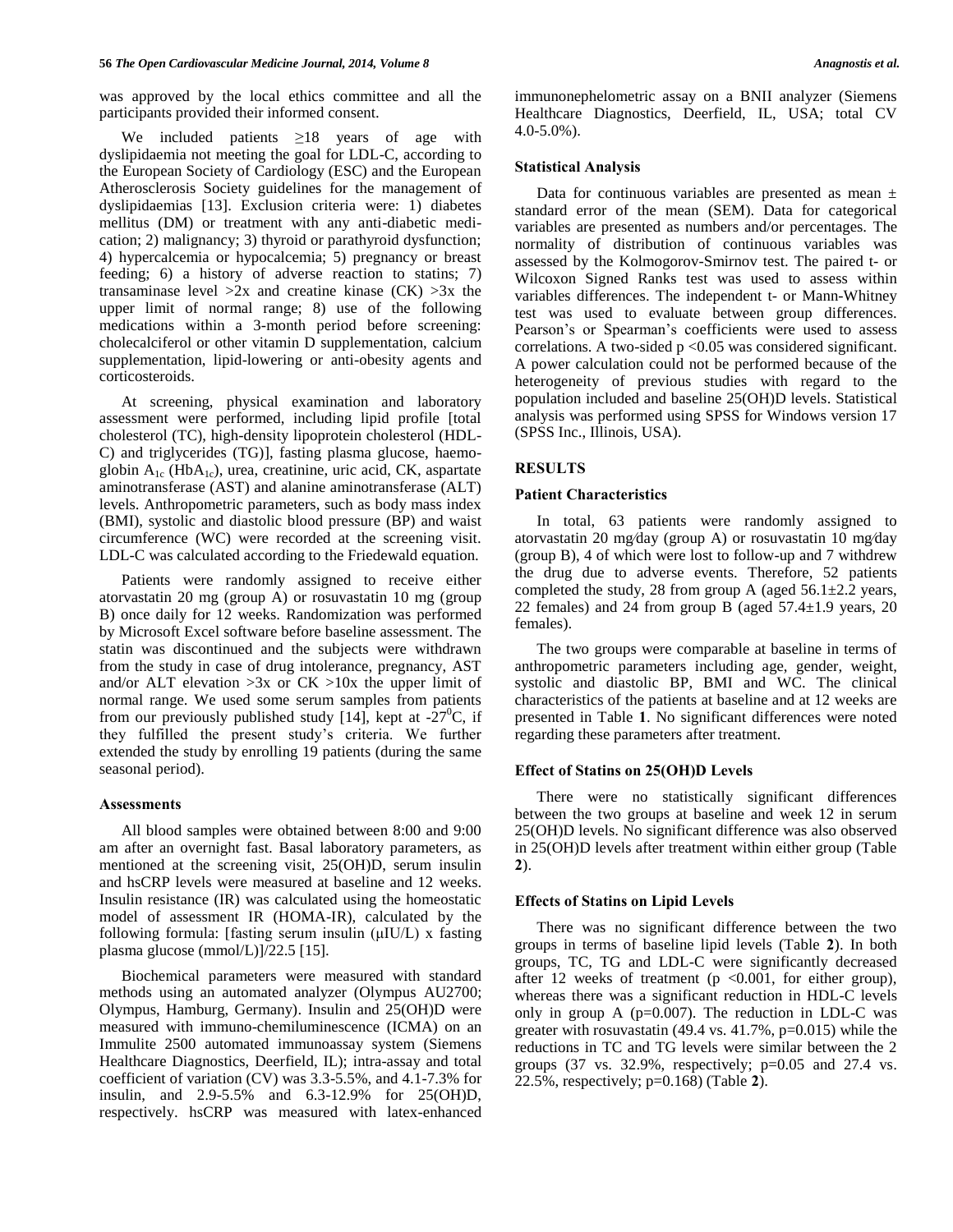| Variable                             | Time                          | Group $A(n=28)$ | Group B $(n=24)$ | <i>p-value</i> (between groups) |
|--------------------------------------|-------------------------------|-----------------|------------------|---------------------------------|
| <b>Female/Male</b>                   |                               | 22/6            | 20/4             | 0.736                           |
| Age (years)                          | <b>Baseline</b>               | $56.1 \pm 2.2$  | $57.4 \pm 1.9$   | 0.673                           |
| Body Mass Index (kg/m <sup>2</sup> ) | <b>Baseline</b>               | $30.9 \pm 0.8$  | $29.7 \pm 0.7$   | 0.322                           |
|                                      | 12 weeks                      | $30.8 \pm 0.9$  | $29.9 \pm 0.9$   |                                 |
|                                      | <i>p-value</i> (within group) | 0.697           | 0.660            |                                 |
| Waist circumference (cm)             | <b>Baseline</b>               | $101.2 \pm 2.6$ | $98.5 \pm 2.2$   | 0.448                           |
|                                      | 12 weeks                      | $100.9 \pm 2.5$ | $96.7 \pm 2.4$   | 0.233                           |
|                                      | <i>p-value</i> (within group) | 0.788           | 0.096            |                                 |
| Systolic blood pressure (mmHg)       | <b>Baseline</b>               | $145 + 4$       | $141 + 5$        | 0.598                           |
|                                      | 12 weeks                      | $138 + 4$       | $133+5$          | 0.406                           |
|                                      | <i>p-value</i> (within group) | 0.079           | 0.038            |                                 |
| Diastolic blood pressure (mmHg)      | <b>Baseline</b>               | $86 + 4$        | $82+2$           | 0.471                           |
|                                      | 12 weeks                      | $78 + 2$        | $77\pm3$         | 0.835                           |
|                                      | <i>p-value</i> (within group) | 0.093           | 0.026            |                                 |

# **Table 1. Baseline and 12-week anthropometric and clinical comparative data of both groups.**

# **Table 2. Baseline and 12-week serum comparative data of both groups.**

| Variable                  | <b>Time</b>                   | Group A $(n=28)$ | Group B $(n=24)$ | <i>p-value</i> (between groups) |
|---------------------------|-------------------------------|------------------|------------------|---------------------------------|
| Total cholesterol (mg/dl) | <b>Baseline</b>               | $284 + 8$        | $275 + 7$        | 0.388                           |
|                           | Month 3                       | $188 + 6$        | $172 + 6$        | 0.050                           |
|                           | <i>p-value</i> (within group) | < 0.001          | < 0.001          |                                 |
| Triglycerides (mg/dl)     | <b>Baseline</b>               | $166 \pm 14$     | $150 \pm 14$     | 0.434                           |
|                           | Month 3                       | $117 \pm 10$     | $100 \pm 7$      | 0.168                           |
|                           | <i>p-value</i> (within group) | < 0.001          | < 0.001          |                                 |
| $HDL-C$ (mg/dl)           | <b>Baseline</b>               | $60+2$           | $60 \pm 3$       | 0.965                           |
|                           | Month 3                       | $55 + 2$         | $59 + 3$         | 0.264                           |
|                           | <i>p-value</i> (within group) | 0.007            | 0.711            |                                 |
| $LDL-C$ (mg/dl)           | <b>Baseline</b>               | $192 \pm 6$      | $185 + 5$        | 0.464                           |
|                           | Month 3                       | $110+5$          | $94+5$           | 0.015                           |
|                           | <i>p-value</i> (within group) | < 0.001          | < 0.001          |                                 |
| $25(OH)D$ (ng/ml)         | <b>Baseline</b>               | $21.7 \pm 1.9$   | $25.3 \pm 1.8$   | 0.172                           |
|                           | Month 3                       | $23.5 \pm 2.3$   | $27.0 \pm 2.4$   | 0.306                           |
|                           | <i>p-value</i> (within group) | 0.205            | 0.306            |                                 |
| Serum calcium (mg/dl)     | <b>Baseline</b>               | $9.4 \pm 0.1$    | $9.5 \pm 0.1$    | 0.442                           |
|                           | Month 3                       | $9.2 \pm 0.1$    | $9.5 \pm 0.1$    | 0.133                           |
|                           | <i>p-value</i> (within group) | 0.069            | 0.443            |                                 |
| Serum phosphate (mg/dl)   | <b>Baseline</b>               | $3.6 \pm 0.2$    | $3.5 \pm 0.1$    | 0.615                           |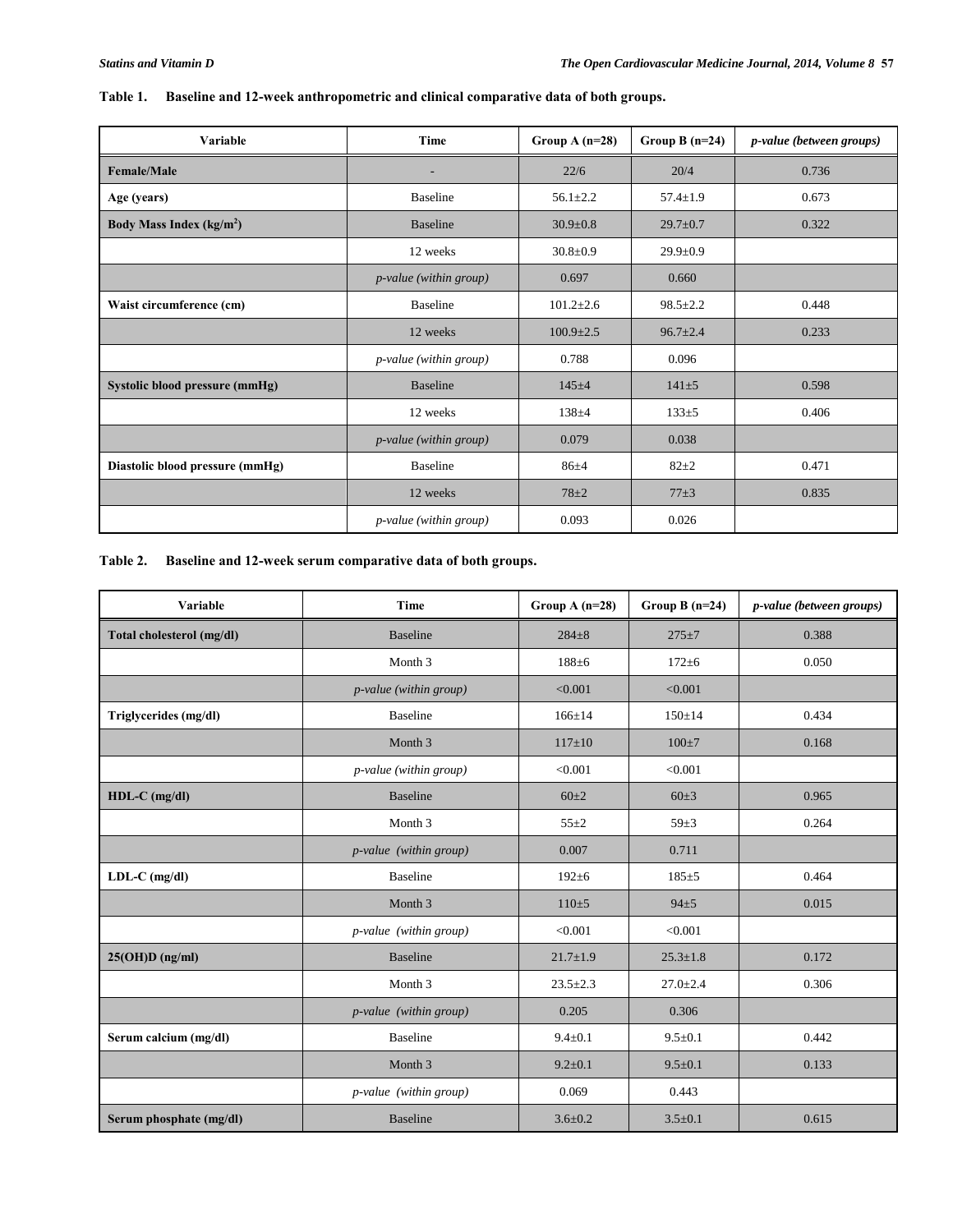| Table 2. Contd |  |
|----------------|--|
|----------------|--|

| <b>Variable</b>       | <b>Time</b>                   | Group $A(n=28)$ | Group B $(n=24)$ | p-value (between groups) |
|-----------------------|-------------------------------|-----------------|------------------|--------------------------|
|                       | Month 3                       | $3.6 \pm 0.1$   | $3.5 \pm 0.1$    | 0.436                    |
|                       | p-value (within group)        | 0.698           | 0.696            |                          |
| Serum glucose (mg/dl) | <b>Baseline</b>               | $94.3 \pm 2.1$  | $91.0 \pm 2.4$   | 0.319                    |
|                       | Month 3                       | $95.0 \pm 2.2$  | $90.0 \pm 2.3$   | 0.146                    |
|                       | p-value (within group)        | 0.738           | 0.703            |                          |
| Insulin (µIU/ml)      | <b>Baseline</b>               | $6.7 \pm 1.0$   | $6.7 \pm 0.8$    | 0.992                    |
|                       | Month <sub>3</sub>            | $7.6 \pm 1.2$   | $5.2 \pm 0.7$    | 0.091                    |
|                       | p-value (within group)        | 0.722           | 0.048            |                          |
| <b>HOMA-IR</b>        | <b>Baseline</b>               | $1.75 \pm 0.28$ | $1.52 \pm 0.19$  | 0.497                    |
|                       | Month 3                       | $1.59 \pm 0.23$ | $1.16 \pm 0.16$  | 0.191                    |
|                       | <i>p-value</i> (within group) | 0.318           | 0.061            |                          |
| HbA1c $(\% )$         | <b>Baseline</b>               | $5.6 \pm 0.1$   | $5.5 \pm 0.1$    | 0.577                    |
|                       | Month 3                       | $5.7 \pm 0.1$   | $5.5 \pm 0.1$    | 0.363                    |
|                       | p-value (within group)        | 0.072           | 0.168            |                          |
| $h$ s $CRP$ (mg/l)    | <b>Baseline</b>               | $4.1 \pm 1.4$   | $2.8 \pm 0.5$    | 0.571                    |
|                       | Month 3                       | $3.0 + 0.7$     | $2.1 \pm 0.4$    | 0.407                    |
|                       | p-value (within group)        | 0.025           | 0.130            |                          |
| AST (IU/I)            | <b>Baseline</b>               | $22 \pm 1$      | $23 \pm 2$       | 0.581                    |
|                       | Month 3                       | $23 \pm 1$      | $25 \pm 1$       | 0.376                    |
|                       | p-value (within group)        | 0.320           | 0.328            |                          |
| ALT (IU/I)            | <b>Baseline</b>               | $24 + 2$        | $24 \pm 3$       | 0.953                    |
|                       | Month <sub>3</sub>            | $25 + 2$        | $24 + 2$         | 0.875                    |
|                       | p-value (within group)        | 0.490           | 0.926            |                          |
| $CK$ (IU/I)           | <b>Baseline</b>               | $103 \pm 12$    | $111 \pm 13$     | 0.648                    |
|                       | Month 3                       | $112 \pm 12$    | $123 \pm 16$     | 0.557                    |
|                       | p-value (within group)        | 0.470           | 0.394            |                          |

**Abbreviations:** LDL-C: low density lipoprotein cholesterol, HDL-C: high-density lipoprotein cholesterol, HOMA-IR: homeostasis model assessment-insulin resistance, HbA1c: haemoglobulin A1c, hsCRP: high sensitivity C-reactive protein, AST: aspartate aminotransferase, ALT: alanine aminotransferase, CK: creatine kinase.

### **Effect of Statins on hsCRP Levels and Glucose Metabolism**

## There were no significant differences between the two groups regarding baseline hsCRP, fasting plasma glucose,  $HbA<sub>1c</sub>$ , insulin and HOMA-IR levels. Regarding systemic inflammation, only atorvastatin significantly reduced hsCRP levels (-13.5%, p=0.025). In terms of glucose homeostasis, only rosuvastatin caused a significant reduction in insulin compared with baseline levels (-8.5%, p=0.048), with a tendency for reduction in HOMA-IR (p=0.061). The effect of both statins on fasting plasma glucose and  $HbA_{1c}$  levels was not significant.

### **CORRELATIONS**

Baseline 25(OH)D levels were positively associated with insulin (r<sub>s</sub>=0.309, p=0.033) levels and HOMA-IR (r<sub>s</sub>=0.335, p=0.019), while no associations with hsCRP, TC, TG, LDL-C, HDL-C, glucose, HbA<sub>1c</sub> levels or anthropometric parameters was found. Baseline hsCRP was positively associated with BMI ( $r_s$ =0.436, p=0.001), WC ( $r_s$ =0.426, p=0.002), diastolic BP ( $r_s$ =0.289, p=0.04) and HbA<sub>1c</sub>  $(r_s=0.358, p=0.011).$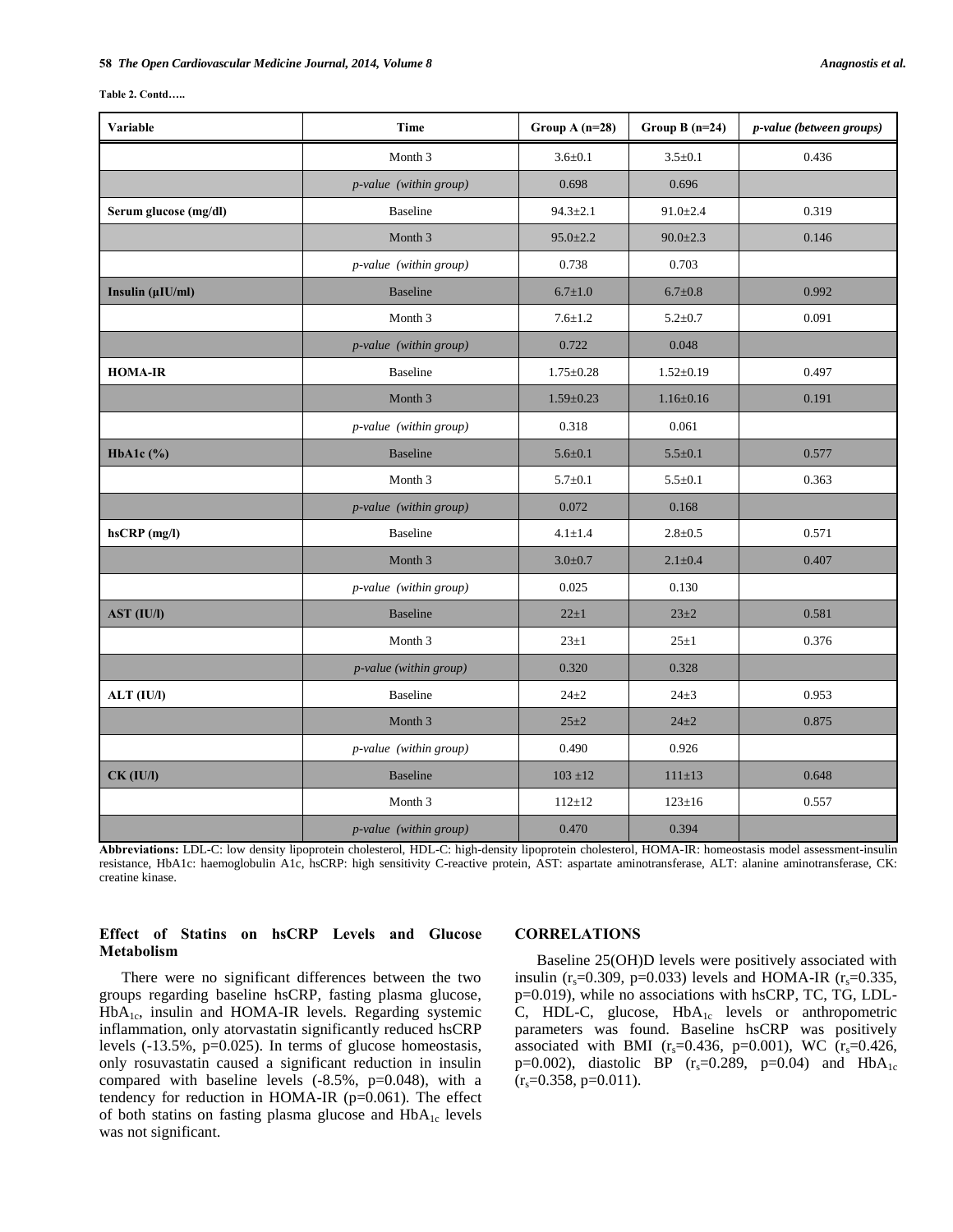# **Adverse Events**

One patient from group A and four from group B reported myalgia, without CK elevation, which resolved after drug discontinuation. One patient reported epigastric pain and another one dizziness in group A, which also resolved after drug withdrawal. No significant difference within or between group was found in serum transaminases, CK, urea, creatinine or uric acid levels (Table **2**).

### **DISCUSSION**

The main finding of this study was that both these potent and widely-prescribed statins did not exert any significant effect on serum 25(OH)D levels. It should be emphasized that the doses of statins used in our study were broadly equivalent, based on the results of the Statin Therapies for Elevated Lipid Levels compared Across doses to Rosuvastatin (STELLAR) trial, in which 10 mg rosuvastatin treatment was equivalent to 20 mg atorvastatin in reducing TC, LDL-C, non-HDL-C and TG [16].

Few studies have been published regarding the effect of statins on vitamin D levels. A beneficial effect of rosuvastatin [4, 5] or atorvastatin [6, 7] has been reported by some authors, while no effect of simvastatin [8], pravastatin [9, 10] or fluvastatin [17] was reported by others. Existing data permit no general conclusions (i.e. whether there is a statin-class effect and to what extent), since different populations have been studied, with various statin doses, different baseline 25(OH)D levels and follow-up intervals. These reasons may partly account for the differences observed compared with our study. A distinct populationrelated difference in our study compared with the previous ones performed with atorvastatin or rosuvastatin is that the previous studies had enrolled patients with impaired renal or endothelial function [4], diabetes [5], acute ischemic heart disease [6] and polycystic ovary syndrome [7], whereas apparently healthy non-diabetic individuals were enrolled in our study.

Furthermore, limited comparative studies exist dealing with this issue. In a study of hyperlipidaemic patients, 10 mg rosuvastatin increased 25(OH)D levels significantly more compared with 80 mg fluvastatin after 8 weeks of treatment [17]. In a second study of patients with type 2 DM, 10 mg atorvastatin increased 25(OH)D levels more significantly compared with 40 mg simvastatin, after 3 months of treatment [18]. In a third study involving hypercholesterolaemic Greek patients, simvastatin/ezetimibe 10/10 mg was associated with a greater increase in 25(OH)D levels compared with simvastatin 40 mg (36.7 vs. 76.1%) [19]. It should be noted that mean baseline 25(OH)D concentrations in this study (6.7-6.8 ng/ml) were in the severe deficiency range (<10 ng/ml) compared with those in the aforementioned study of simvastatin treatment [8], that showed no effect on vitamin D status [mean baseline 25(OH)D levels 28 ng/ml]. In a fourth study in patients with mixed dyslipidaemia, high daily dose of rosuvastatin (40 mg), was compared with rosuvastatin 10 mg plus fenofibrate 200 mg or rosuvastatin 10 mg plus omega-3 fatty acids 2 g. The increase in 25(OH)D after 3 months of treatment was significant compared with baseline, but comparable among the 3 groups. Again, the patients were

vitamin D deficient at baseline [mean 25(OH)D concentrations were  $\langle 15 \text{ ng/ml} \rangle$  [20]. All the above considering, a possible explanation for the null effect of atorvastatin and rosuvastatin on 25(OH)D levels in our study may be that baseline  $25(OH)D$  levels were  $>20$  ng/ml and, thus, any increment would be difficult to achieve by statin administration. The relationship of the magnitude of 25(OH)D increment with baseline 25(OH)D levels has also been supported by others [21].

Regarding the effect of statins on hsCRP levels, only atorvastatin reduced hsCRP levels. Few comparative studies exist, evaluating equivalent statin doses, with rosuvastatin causing similar [22] or greater reduction in hsCRP levels [23]. A recent meta-analysis of randomized trials showed no significant difference between these two statins regarding their effect on hsCRP [24]. The superiority of atorvastatin vs. rosuvastatin found in this study regarding hsCRP is reported for the first time in the literature. Regarding glucose homeostasis, as shown in our previous study [14], the effect of both statins on  $HbA_{1c}$  and glucose levels was null, whereas rosuvastatin significantly reduced insulin levels, with a tendency towards reduction in HOMA-IR. The effect of statins on glucose metabolism still remains a matter of debate [25] and it should be emphasized that data from large interventional studies have shown that the CVD risk reduction by statins is greater in patients with type 2 DM than in non-diabetics, thus counteracting a potential increase in CVD risk related to new-onset diabetes mellitus [26].

The strengths of the present study are its prospective randomized design, the stringent inclusion and exclusion criteria and the fact that the two groups were well-matched at baseline. However, we acknowledge certain limitations: the study was open-label rather than blinded, its duration was relatively short and the sample size was small. The differential effect of season and sunlight exposure on 25(OH)D levels in previous studies should also been taken into account when interpreting these data.

In conclusion, atorvastatin and rosuvastatin did not exert a significant effect on serum 25(OH)D levels in this study. Larger, blinded trials are needed to elucidate the impact of statins on 25(OH)D levels.

### **CONFLICT OF INTEREST**

The authors have no conflict of interest to declare.

#### **ACKNOWLEDGEMENTS**

Declared none.

### **REFERENCES**

- [1] [Baigent C,](http://www.ncbi.nlm.nih.gov/pubmed?term=%22Baigent%20C%22%5BAuthor%5D) [Keech A,](http://www.ncbi.nlm.nih.gov/pubmed?term=%22Keech%20A%22%5BAuthor%5D) [Kearney PM,](http://www.ncbi.nlm.nih.gov/pubmed?term=%22Kearney%20PM%22%5BAuthor%5D) *et al*; [Cholesterol Treatment](http://www.ncbi.nlm.nih.gov/pubmed?term=%22Cholesterol%20Treatment%20Trialists)  [Trialists' \(CTT\) Collaborators.](http://www.ncbi.nlm.nih.gov/pubmed?term=%22Cholesterol%20Treatment%20Trialists) Efficacy and safety of cholesterollowering treatment: prospective meta-analysis of data from 90,056 participants in 14 randomised trials of statins. Lancet 2005; 366: 1267-78.
- [2] [Athyros VG,](http://www.ncbi.nlm.nih.gov/pubmed?term=%22Athyros%20VG%22%5BAuthor%5D) [Kakafika AI,](http://www.ncbi.nlm.nih.gov/pubmed?term=%22Kakafika%20AI%22%5BAuthor%5D) [Papageorgiou AA,](http://www.ncbi.nlm.nih.gov/pubmed?term=%22Papageorgiou%20AA%22%5BAuthor%5D) *et al*. Effects of statin treatment in men and women with stable coronary heart disease: a subgroup analysis of the GREACE Study. Curr Med Res Opin 2008; 24: 1593-9.